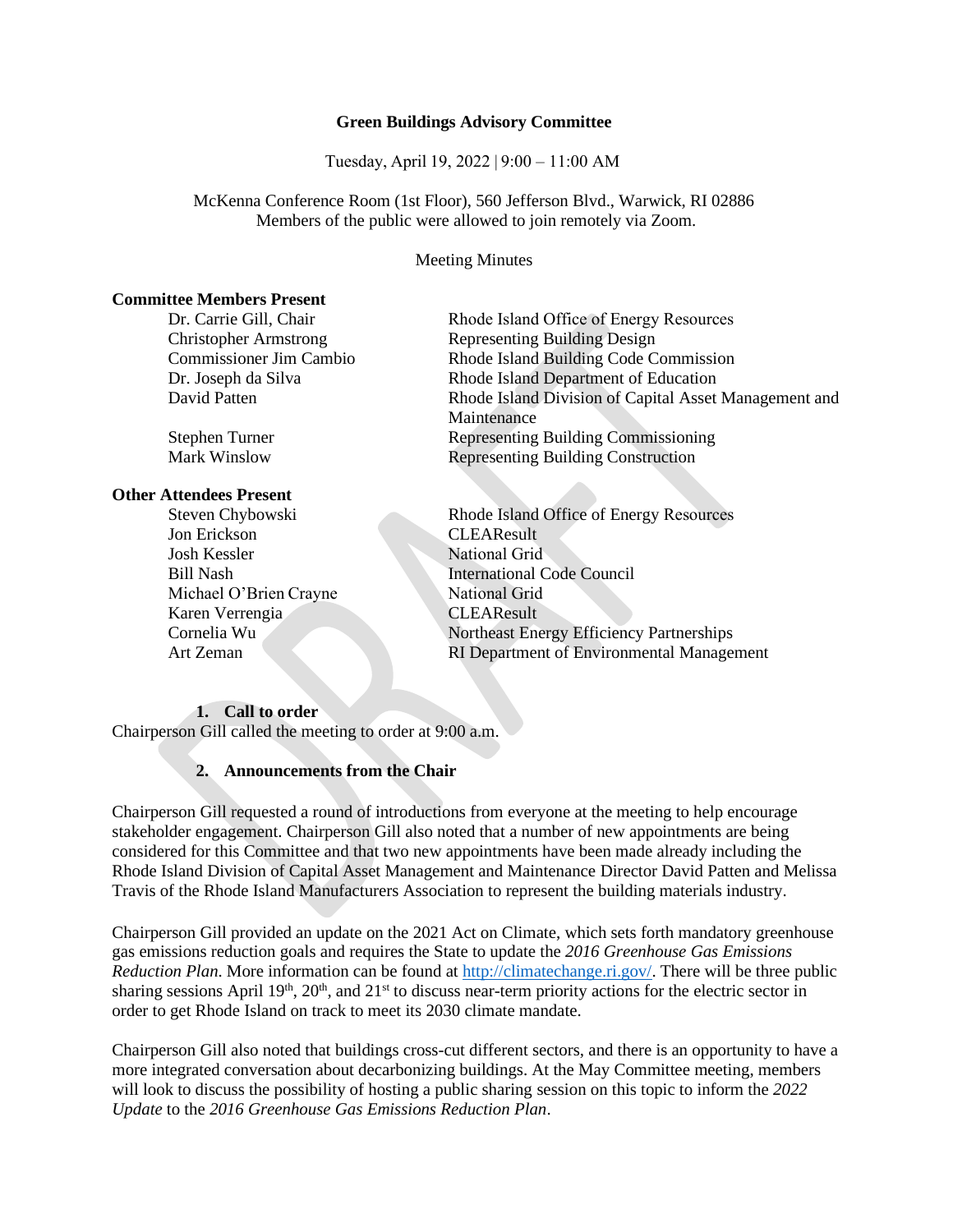Lastly, Chairperson Gill noted that all meeting materials are available online on the <http://www.ribcc.ri.gov/gba/> website.

#### **3. Voting on previous meeting minutes**

Chairperson Gill noted that the Committee will vote on each month's meeting minutes separately and asked that if Committee members were unable to attend a meeting to abstain from the vote. She also noted that the Committee members listed on the meeting minutes need to be updated before final posting to accurately reflect members who had been officially appointed to their positions. Moving forward, meeting minutes can be voted on monthly if there is a quorum present.

## a. August 2021

Commissioner Cambio motioned to approve the August 2021 meeting minutes. Committee Member Turner seconded. Commissioner Cambio approved. None opposed. All other members abstained. The motion passed; the minutes were approved.

ARMSTRONG – abstain CAMBIO – aye DA SILVA – abstain GILL – abstain

PATTEN – abstain TRAVIS – absent TURNER – abstain WINSLOW – abstain

### b. October 2021

Committee Member Armstrong motioned to approve the October 2021 meeting minutes, contingent upon updating the list of Committee members present to reflect Josh Kessler as a member of the public. Committee Member Winslow seconded. All in favor, none opposed, and Committee Members Patten, Turner, and da Silva abstained. The motion passed; the minutes were approved.

ARMSTRONG – aye  $CAMBIO - ave$ DA SILVA – abstain  $GILL - ave$ 

PATTEN – abstain TRAVIS – absent TURNER – abstain WINSLOW – aye

c. November 2021

Committee Member Armstrong motioned to approve the November 2021 meeting minutes, contingent upon updating the list of Committee members present to reflect Josh Kessler as a member of the public. Committee Member Winslow seconded. All in favor, none opposed, and Committee Members Patten and Turner abstained. The motion passed; the minutes were approved.

| $ARMSTRONG - aye$ | PATTEN – abstain  |
|-------------------|-------------------|
| $CAMBIO - ave$    | $TRAVIS - absent$ |
| $DA$ SILVA – aye  | TURNER – abstain  |
| $GILL - ave$      | $WINSLOW - ave$   |

#### d. December 2021

Committee Member Armstrong motioned to approve the December 2021 meeting minutes, contingent upon updating the list of Committee members present to reflect Josh Kessler as a member of the public. Committee Member Winslow seconded. All in favor, none opposed, and three Committee members abstained. The motion passed; the minutes were approved.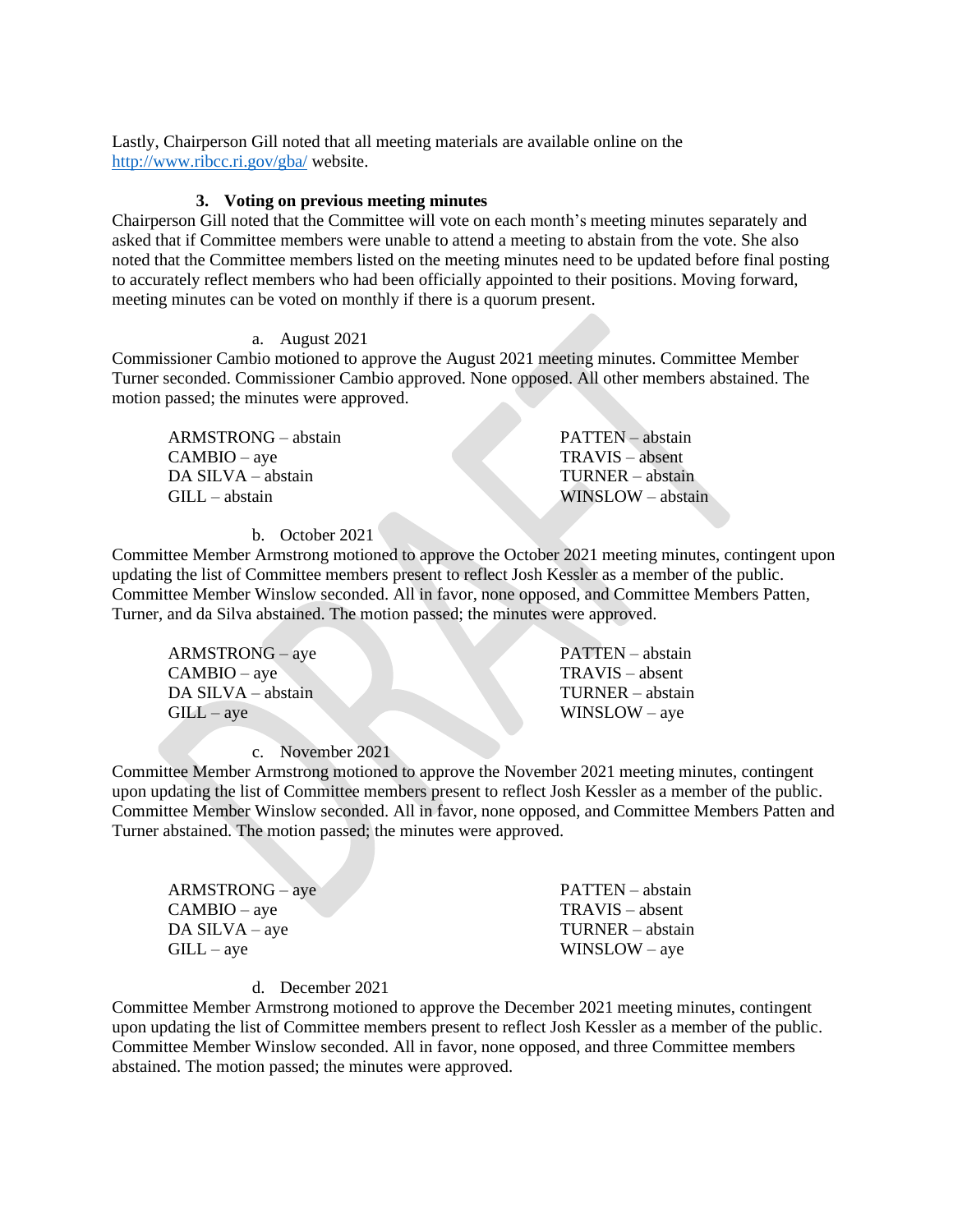| $ARMSTRONG - ave$  |
|--------------------|
| $CAMBIO - aye$     |
| DA SILVA - abstain |
| $GILL - aye$       |

PATTEN – abstain TRAVIS – absent TURNER – abstain WINSLOW – aye

#### e. January 2022

Committee Member Armstrong motioned to approve the January 2022 meeting minutes, contingent upon updating the list of Committee members present to reflect Josh Kessler as a member of the public. Committee Member Winslow seconded. All in favor, none opposed, and Committee Member Patten abstained. The motion passed; the minutes were approved.

| $ARMSTRONG - ave$ | PATTEN – abstain  |
|-------------------|-------------------|
| $CAMBIO - aye$    | $TRAVIS - absent$ |
| $DA$ SILVA – aye  | $TURNER - ave$    |
| $GILL - ave$      | $WINSLOW - ave$   |
|                   |                   |

#### f. February 2022

Committee Member Turner motioned to approve the February 2022 meeting minutes, contingent upon updating the list of Committee members present to reflect Josh Kessler as a member of the public. Committee Member Armstrong seconded. All in favor, none opposed, and Committee Members Patten and da Silva abstained. The motion passed; the minutes were approved.

ARMSTRONG – aye CAMBIO – aye DA SILVA – abstain  $GILL - ave$ 

PATTEN – abstain TRAVIS – absent TURNER – aye WINSLOW – aye

#### g. March 2022

Committee Member Turner motioned to approve the March 2022 meeting minutes. Committee Member Winslow seconded. All in favor, none opposed, and Committee Members Patten and Armstrong abstained. The motion passed; the minutes were approved.

ARMSTRONG – abstain CAMBIO – aye DA SILVA – aye  $GILL - ave$ 

PATTEN – abstain TRAVIS – absent TURNER – aye WINSLOW – aye

### **4. Final draft of the 2021 Annual Report**

a. Presentation and discussion

Mr. Chybowski led a discussion of the 2021 Annual Report, noting that the Exceptions Granted was moved to the overview section rather than an appendix, an acknowledgements section was added, and that the data is presented in a transparent manner including descriptions on its limitations.

Committee members discussed additional ways to include State facility construction data based on data available to the Building Codes Commission. This data will be reviewed at the May meeting and can be voted on to be included as an addendum to the 2021 Annual Report.

Committee members also discussed additional opportunities to increase compliance.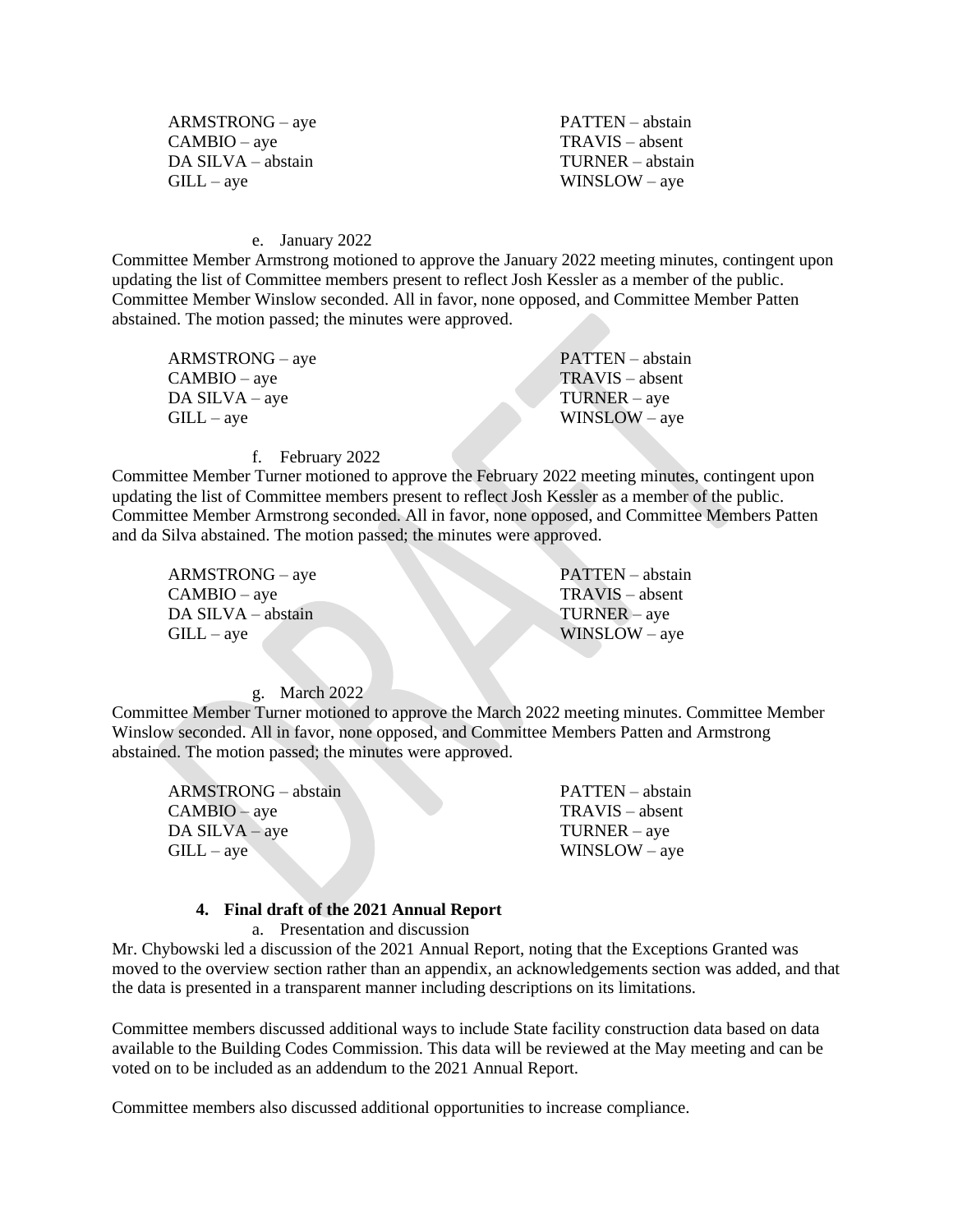## b. Public comment

Mr. O'Brien Crayne asked if this group is formally involved in the building code advancement work. Chairperson Gill answered that the Committee is responsible for determining green building standards equivalencies and assisting with the development of stretch codes, which are ultimately recommended to the Building Codes Commission for adoption.

## c. Vote on adoption of the 2021 Annual Report

Committee Member Patten motioned to approve the report with the following five amendments: revise the Committee member list to include all current and former members, adjust the formatting of the Green Ribbon Schools charts, add a copy of the survey instrument as an appendix, add a note to the Municipal Government Compliance section noting that compliance is the responsibility of the municipality, and revise the description of the Green Buildings Advisory Committee to clarify the law in question. Committee Member Turner seconded the motion. All in favor, none opposed. The motion passed; the 2021 Annual Report was approved with the aforementioned revisions. In addition, the Committee will plan for a presentation on State facility data for the May meeting, which can then be voted on to be added to the report as an addendum.

| $ARMSTRONG - aye$ | $PATTEN - ave$   |
|-------------------|------------------|
| $CAMBIO - aye$    | $TRANS - absent$ |
| $DA$ SILVA – aye  | $TURNER - ave$   |
| $GILL - ave$      | $WINSLOW - ave$  |

# **5. Final draft of the Green Buildings Study scope of work**

# a. Presentation and discussion

Chairperson Gill led a discussion about the Green Buildings Study scope of work. She noted that the scope of work was formatted based on the State's request for proposals template, and that much of the template language must be retained.

Committee members discussed opportunities to increase the value placed on ISBE enterprises and expressed concern about the scope of the study. Committee members would like to see the scope of the study clarified to focus on public buildings and facilities. Chairperson Gill also read comments on the scope of work provided by Committee Member Travis via email prior to the meeting.

# b. Public comment

Art Zeman of the Rhode Island Department of Environmental Management stated that the State recently updated the request for proposals template, noted that we could have a pre-bid proposal conference, and that the evaluation committee must be state employees. In addition, Mr. Zeman suggested that the milestones in the request for proposals could be described on a timeline in reference to the issuance date rather than specific dates on the calendar.

c. Vote on adoption of scope of work and direct procurement

Committee Member Patten motioned to approve the scope of work with amendments to: continue to work with the State or Rhode Island Division of Purchases to increase ISBE values, more clearly state the objective of aligning the Green Buildings Act with the 2021 Act on Climate, clarify the scope as focused on public sector buildings, include an optional hybrid pre-bid proposal conference, and share the revised scope of work with the Committee before issuing it. Committee Member da Silva seconded. All in favor, none opposed. The motion passed; the Green Buildings Study scope of work was approved with the aforementioned revisions.